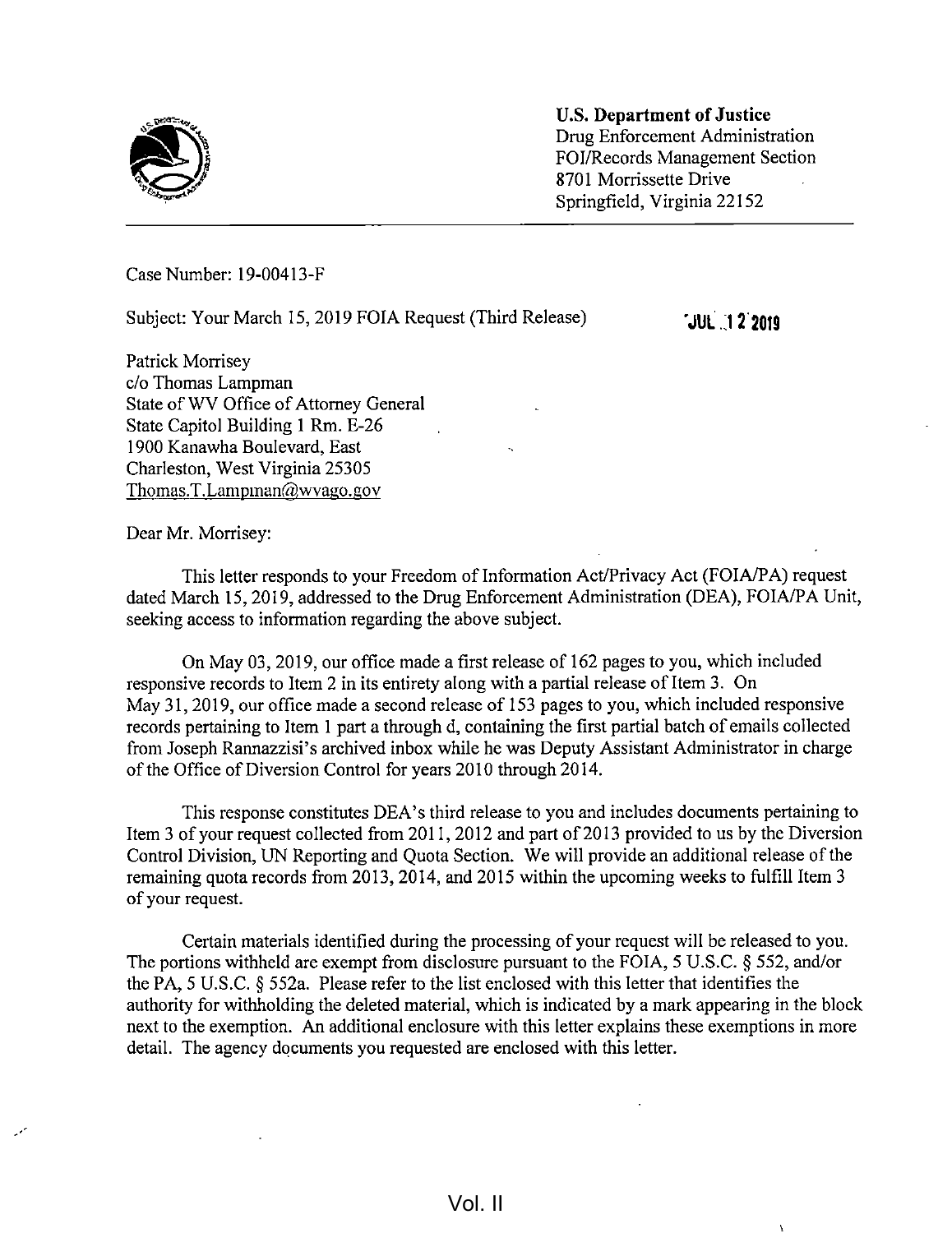Case Number: 19-00413-F Page 2

The rules and regulations of the DEA applicable to FOIA requests are contained in the Code of Federal Regulations, Title 28, Part 16, as amended. They are published in the Federal Register and are available for inspection by members of the public.

For your information, Congress excluded three discrete categories of law enforcement and national security records from the requirements of the FOIA. See 5 U.S.C.  $\S$  552(c). This response is limited to those records that are subject to the requirements of the FOIA. This is a standard notification that is given to all our requesters and should not be taken as an indication that excluded records do, or do not, exist.

If you have any questions regarding this letter, you may contact Caitlin Trujillo, Attorney, Office of Chief Counsel Administrative Law Section at 202-598-2730.

Sincerely,

Angela D. Hertel

Angela D. Hertel, Acting Chief, Freedom of Information/Privacy Act Unit FOI/Records Management Section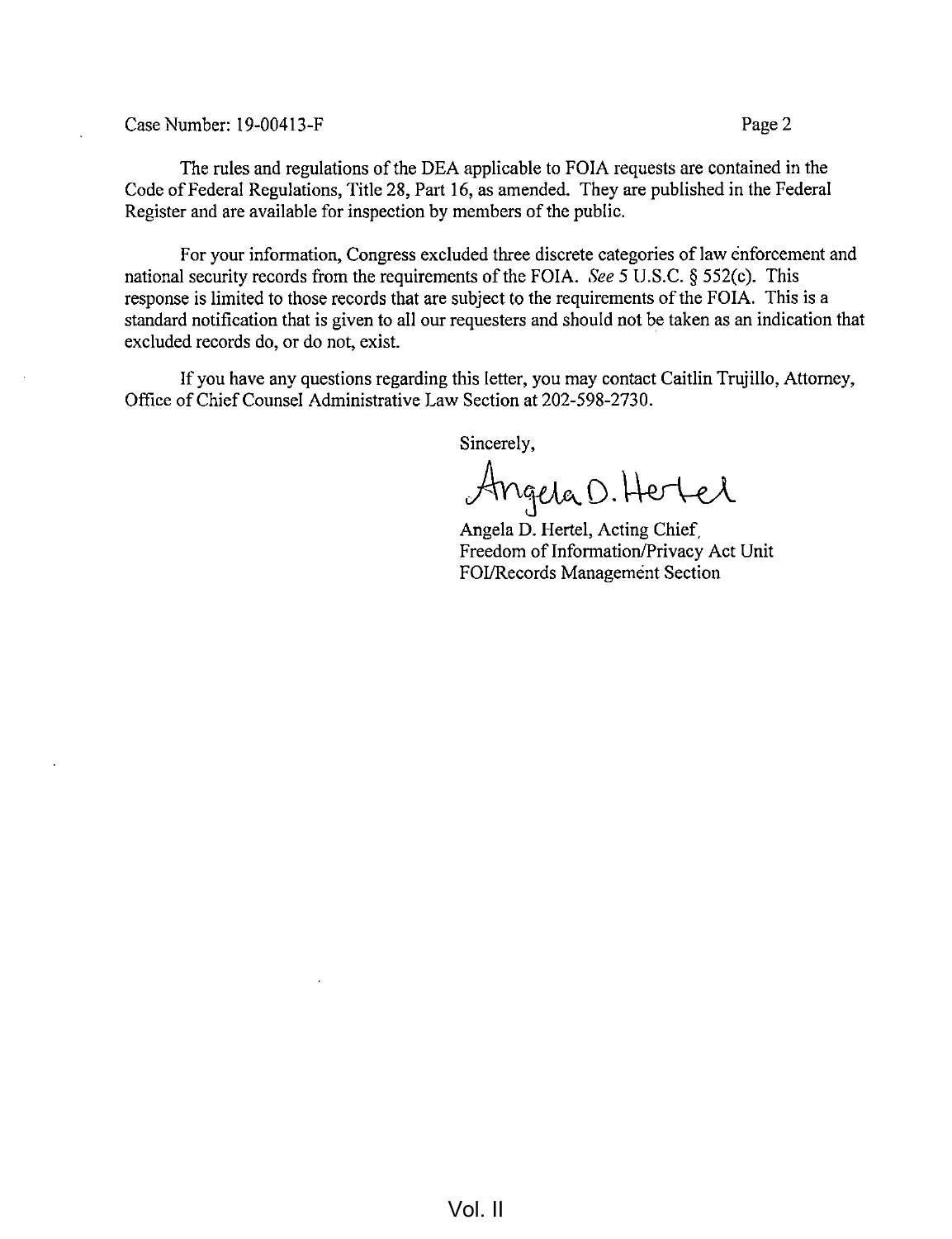$\ddot{\phantom{a}}$ 

 $\mathcal{A}$ 

Number of pages withheld: 60

 $\ddot{\phantom{a}}$ 

Number of pages released: 191

## APPLICABLE SECTIONS OF THE FREEDOM OF INFORMATION AND/OR PRIVACY ACT:

| <b>Freedom of Information Act</b><br>5 U.S.C. 552  |               |                             | <b>Privacy Act</b><br>5 U.S.C. 552a                |                                                    |
|----------------------------------------------------|---------------|-----------------------------|----------------------------------------------------|----------------------------------------------------|
| [ ] (b)(1)                                         | [X](b)(5)     | [X] (b)(7)(C)               | $\left[\begin{array}{c}1\end{array}(d)(5)\right]$  | $\left[\begin{array}{c} \end{array}\right]$ (k)(2) |
| $\left[\begin{array}{c} \end{array}\right] (b)(2)$ | [X] (b)(6)    | [ ] (b)(7)(D)               | [ ] (j)(2)                                         | $\left[\begin{array}{c} \end{array}\right] (k)(5)$ |
| $\left[\begin{array}{c}1\end{array}(b)(3)\right]$  |               | [ ] (b)(7)(A) [X] (b)(7)(E) | $\left[\begin{array}{c} \end{array}\right] (k)(1)$ | $\left[\begin{array}{c} \end{array}\right]$ (k)(6) |
| [X] (b)(4)                                         | [ ] (b)(7)(B) | [X] (b)(7)(F)               |                                                    |                                                    |

Enclosures

 $\hat{I}$ 

 $\overline{1}$ 

 $\bar{\star}$